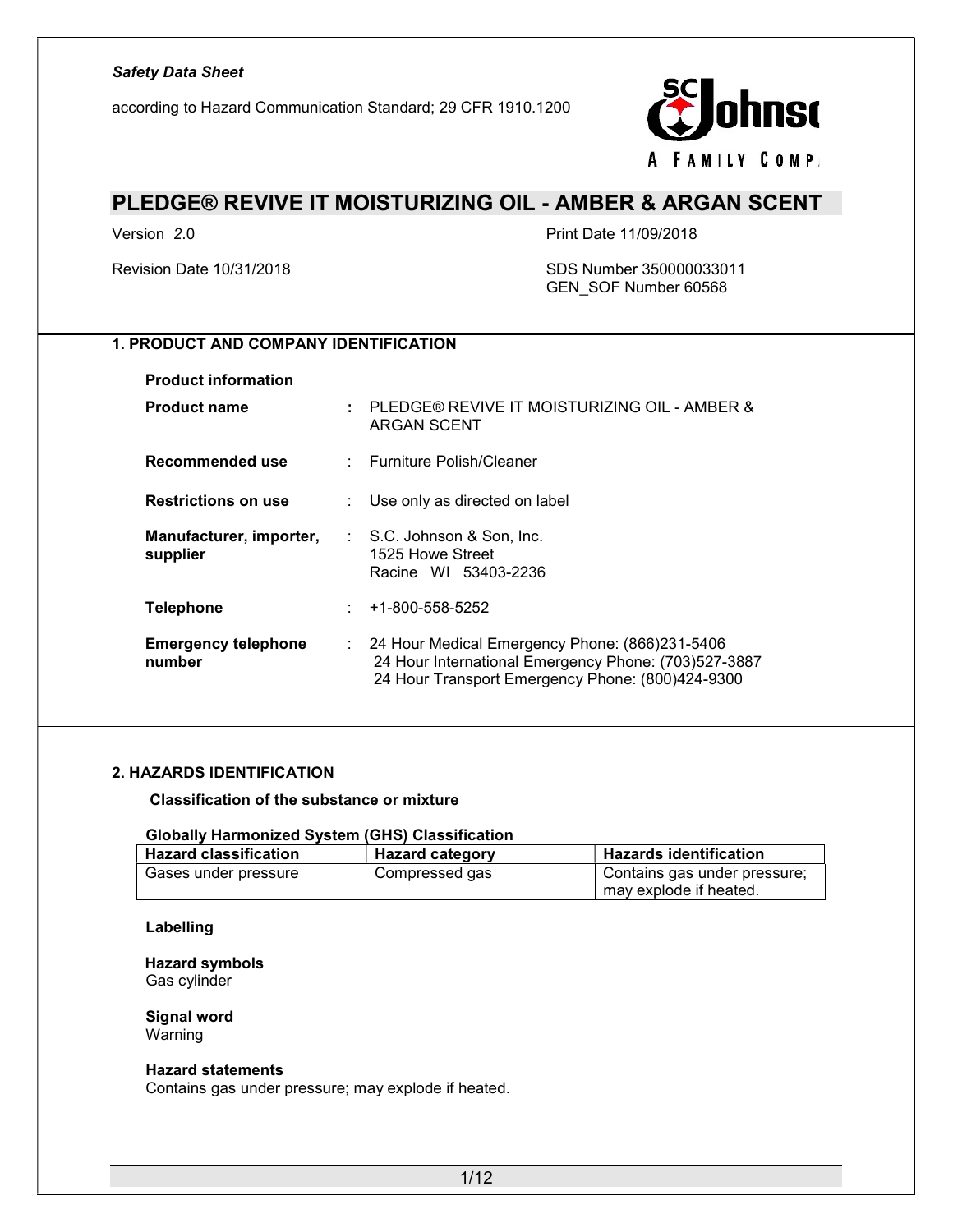according to Hazard Communication Standard; 29 CFR 1910.1200



# PLEDGE® REVIVE IT MOISTURIZING OIL - AMBER & ARGAN SCENT

Version 2.0 Print Date 11/09/2018

Revision Date 10/31/2018 SDS Number 350000033011 GEN\_SOF Number 60568

### Precautionary statements

Protect from sunlight. Store in a well-ventilated place.

| <b>Other hazards</b> | Intentional misuse by deliberately concentrating and inhaling |
|----------------------|---------------------------------------------------------------|
|                      | contents can be harmful or fatal.                             |
|                      | Excessive exposure to spray mist, fog or vapour may cause     |
|                      | respiratory irritation.                                       |

### 3. COMPOSITION/INFORMATION ON INGREDIENTS

| Chemical name                   | CAS-No.    | Weight percent  |
|---------------------------------|------------|-----------------|
| White Mineral Oil, (Petroleum)  | 8042-47-5  | $10.00 - 30.00$ |
| Hydrocarbons, C7-C9, isoalkanes | 64741-66-8 | $5.00 - 10.00$  |

The specific chemical identity and/or exact percentage (concentration) of this composition has been withheld as a trade secret.

For additional information on product ingredients, see www.whatsinsidescjohnson.com.

## 4. FIRST AID MEASURES

#### Description of first aid measures

| Eye contact         | No special requirements                                                             |  |  |
|---------------------|-------------------------------------------------------------------------------------|--|--|
| <b>Skin contact</b> | IF exposed or concerned: Get medical advice/ attention.                             |  |  |
| <b>Inhalation</b>   | No special requirements.                                                            |  |  |
| Ingestion           | : IF SWALLOWED: Immediately call a POISON<br>CENTER/doctor. Do NOT induce vomiting. |  |  |
|                     | Most important symptoms and effects, both acute and delayed                         |  |  |
| Eyes                | May irritate eyes.                                                                  |  |  |

| Skin effect | : No adverse effects expected when used as directed.          |
|-------------|---------------------------------------------------------------|
| Inhalation  | Intentional misuse by deliberately concentrating and inhaling |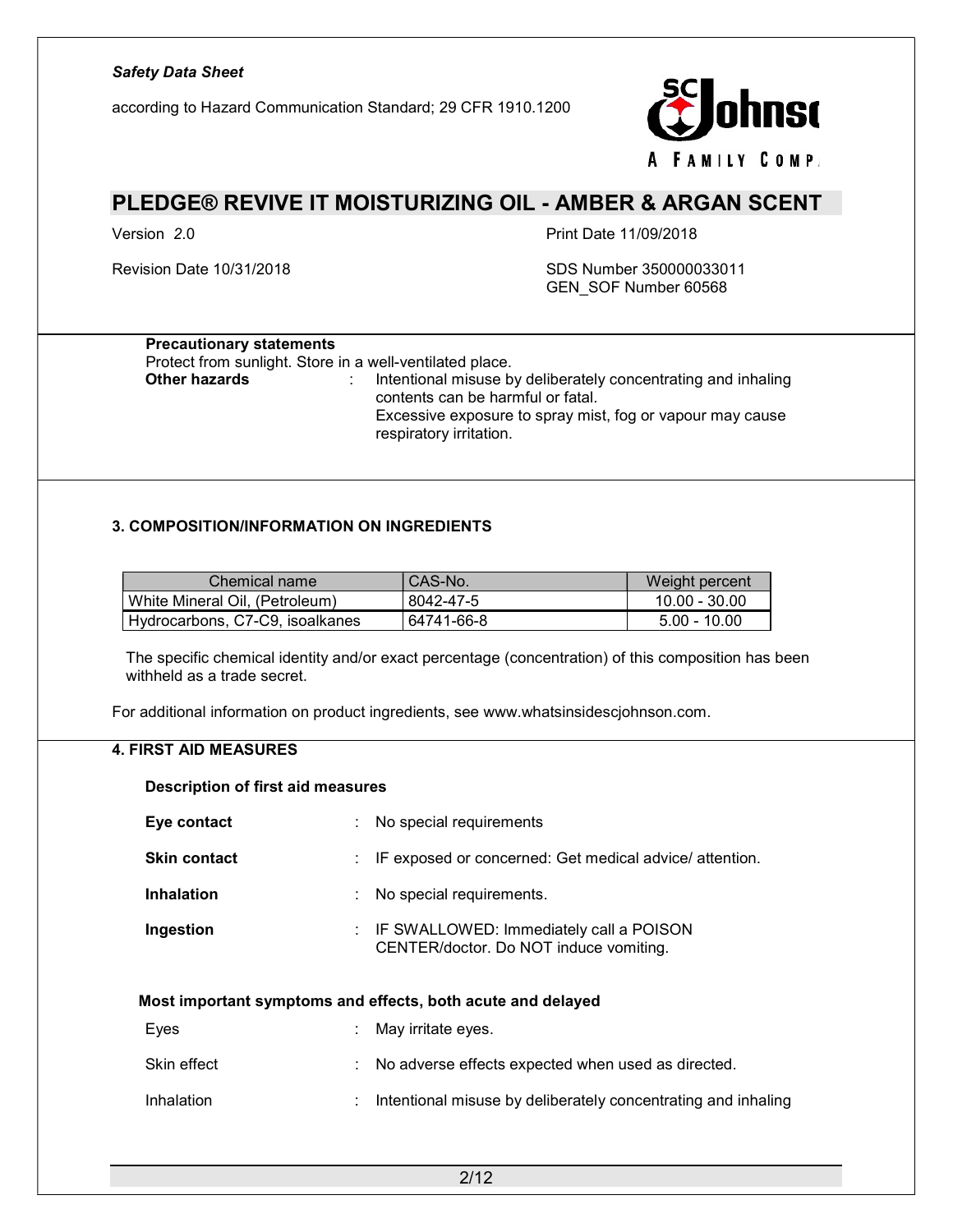# Safety Data Sheet hnsc according to Hazard Communication Standard; 29 CFR 1910.1200 A FAMILY COMP. PLEDGE® REVIVE IT MOISTURIZING OIL - AMBER & ARGAN SCENT Version 2.0 Print Date 11/09/2018 Revision Date 10/31/2018 SDS Number 350000033011 GEN\_SOF Number 60568 contents can be harmful or fatal. Excessive exposure to spray mist, fog or vapour may cause respiratory irritation. May be fatal if swallowed and enters airways. Ingestion **in the Can cause chemical pneumonitis if aspirated into lungs.** No adverse effects expected when used as directed. May be fatal if swallowed and enters airways. Indication of any immediate medical attention and special treatment needed See Description of first aid measures unless otherwise stated. 5. FIREFIGHTING MEASURES Suitable extinguishing : Use water spray, alcohol-resistant foam, dry chemical or carbon dioxide. media Specific hazards during : Aerosol Product - Containers may rocket or explode in heat of firefighting fire. **Further information** : Fight fire from maximum distance or protected area. Although this product has a flash point below 200 Deg F, it is an aqueous solution containing an alcohol and does not sustain combustion. Cool and use caution when approaching or handling fire-exposed containers. Fight fire with normal precautions from a reasonable distance. Standard procedure for chemical fires. Wear full protective clothing and positive pressure self-contained breathing apparatus. In case of fire and/or explosion do not breathe fumes. 6. ACCIDENTAL RELEASE MEASURES **Personal precautions** : Remove all sources of ignition. Obtain special instructions before use. Wear personal protective equipment. Wear protective gloves/ eye protection/ face protection. Wash thoroughly after handling.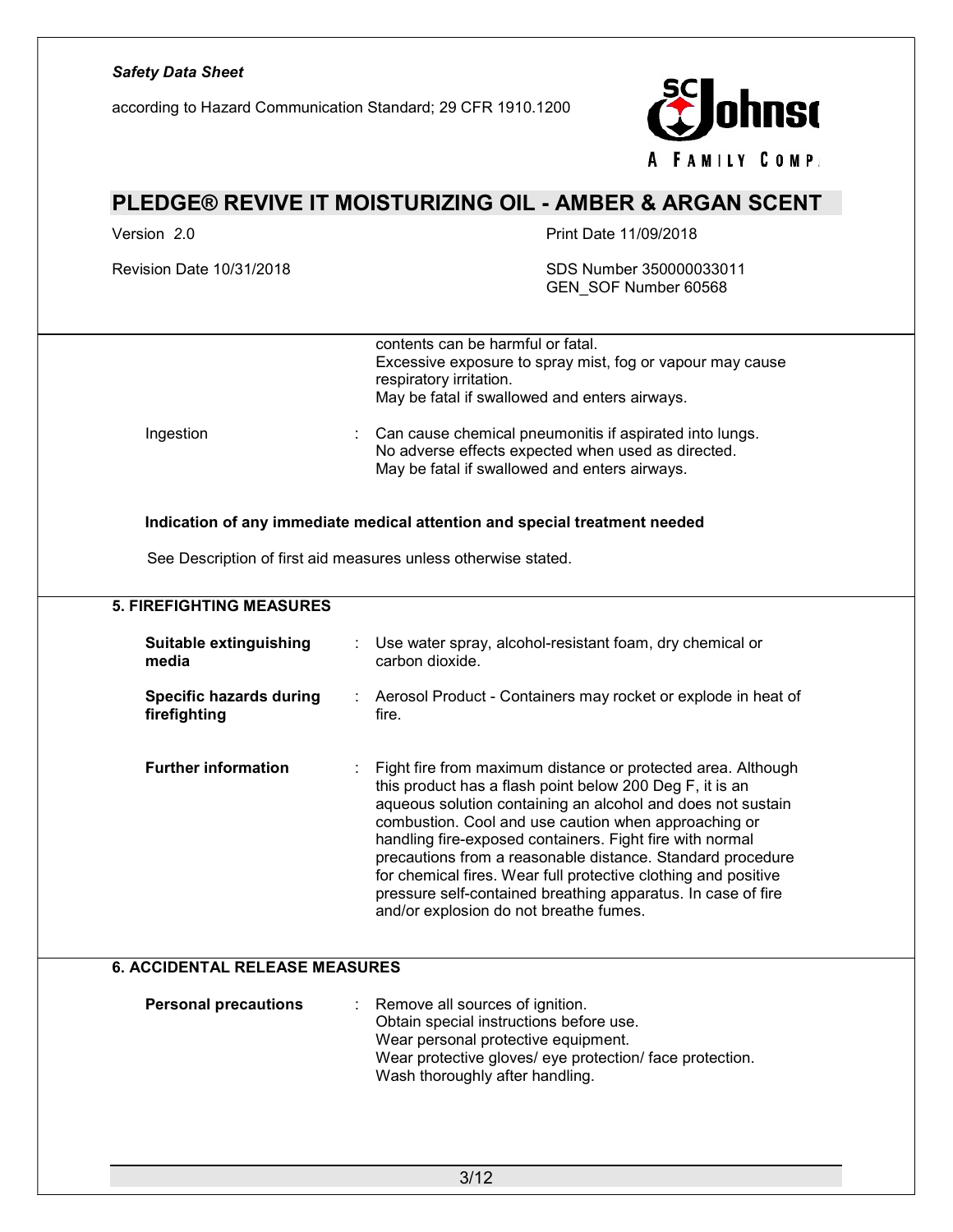|                                                                            |                           | according to Hazard Communication Standard; 29 CFR 1910.1200                                              |     |                                                 | Johnsc          |
|----------------------------------------------------------------------------|---------------------------|-----------------------------------------------------------------------------------------------------------|-----|-------------------------------------------------|-----------------|
|                                                                            |                           |                                                                                                           |     |                                                 | A FAMILY COMP.  |
|                                                                            |                           |                                                                                                           |     |                                                 |                 |
| PLEDGE® REVIVE IT MOISTURIZING OIL - AMBER & ARGAN SCENT                   |                           |                                                                                                           |     |                                                 |                 |
| Version 2.0                                                                |                           |                                                                                                           |     | Print Date 11/09/2018                           |                 |
| <b>Revision Date 10/31/2018</b>                                            |                           |                                                                                                           |     | SDS Number 350000033011<br>GEN_SOF Number 60568 |                 |
| <b>Environmental</b><br>precautions                                        | $\mathbb{R}^{\mathbb{Z}}$ | Outside of normal use, avoid release to the environment.                                                  |     |                                                 |                 |
| <b>Methods and materials</b><br>for containment and<br>cleaning up         |                           | Sweep up and shovel into suitable containers for disposal.<br>Clean residue from spill site.              |     |                                                 |                 |
| 7. HANDLING AND STORAGE                                                    |                           |                                                                                                           |     |                                                 |                 |
| <b>Handling</b>                                                            |                           |                                                                                                           |     |                                                 |                 |
| <b>Advice on protection</b><br>against fire and explosion                  | ÷                         | Normal measures for preventive fire protection.                                                           |     |                                                 |                 |
| <b>Storage</b>                                                             |                           |                                                                                                           |     |                                                 |                 |
| <b>Requirements for storage : Store locked up.</b><br>areas and containers |                           |                                                                                                           |     |                                                 |                 |
| 8. EXPOSURE CONTROLS/PERSONAL PROTECTION                                   |                           |                                                                                                           |     |                                                 |                 |
|                                                                            |                           |                                                                                                           |     |                                                 |                 |
| <b>Occupational Exposure Limits</b>                                        |                           |                                                                                                           |     |                                                 |                 |
| Components                                                                 | CAS-No.                   | mg/m3                                                                                                     | ppm | Non-<br>standard<br>units                       | <b>Basis</b>    |
| White Mineral Oil,<br>(Petroleum)                                          | 8042-47-5                 | $5$ mg/m $3$                                                                                              |     |                                                 | <b>OSHA TWA</b> |
|                                                                            |                           |                                                                                                           |     |                                                 |                 |
| Personal protective equipment<br><b>Respiratory protection</b>             |                           |                                                                                                           |     |                                                 |                 |
| <b>Hand protection</b>                                                     |                           | No special requirements.<br>No special requirements.                                                      |     |                                                 |                 |
|                                                                            |                           | No special requirements.                                                                                  |     |                                                 |                 |
| Eye protection<br>Skin and body protection                                 |                           | No special requirements.                                                                                  |     |                                                 |                 |
| <b>Hygiene measures</b>                                                    |                           | Handle in accordance with good industrial hygiene and safety<br>practice. Wash thoroughly after handling. |     |                                                 |                 |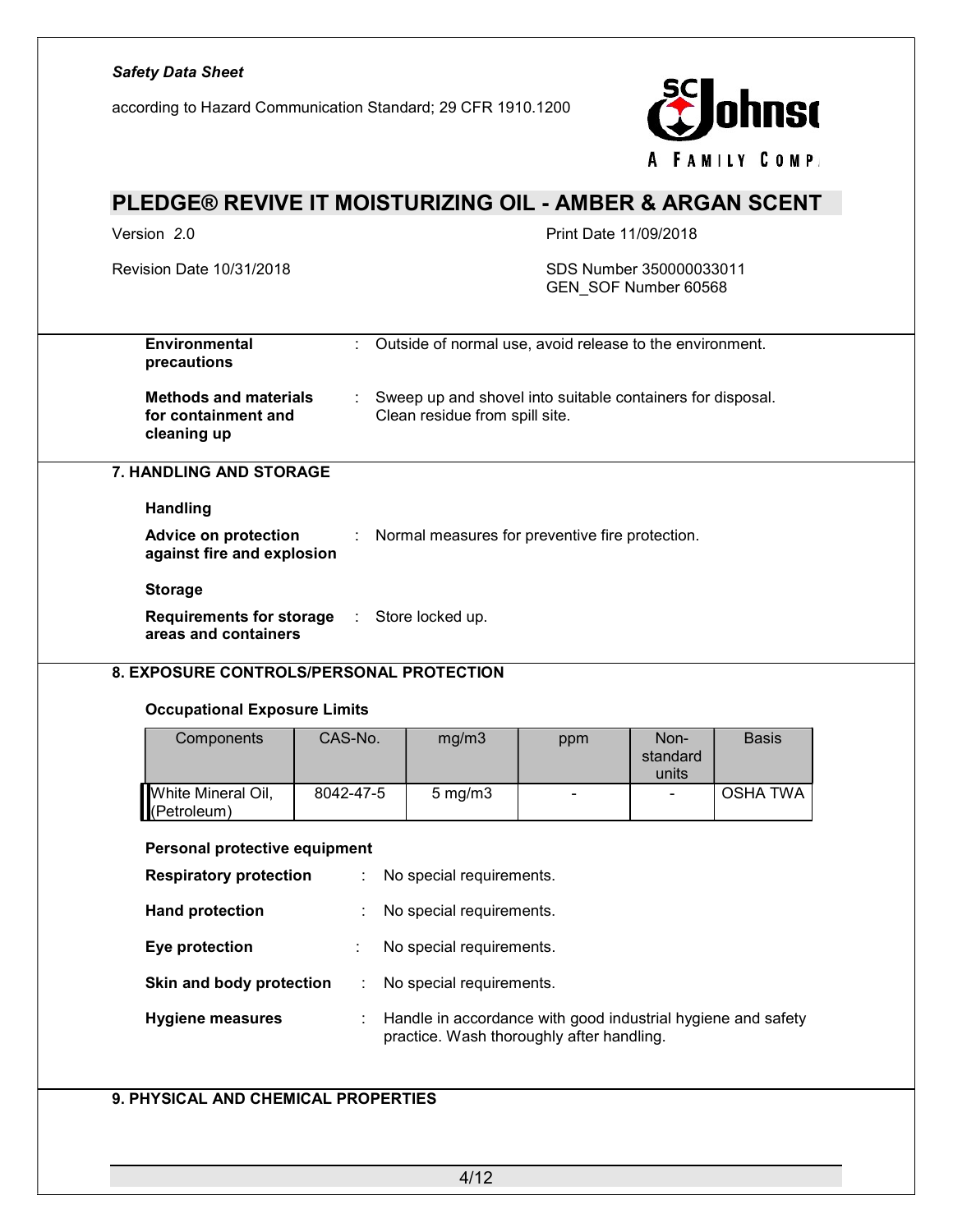according to Hazard Communication Standard; 29 CFR 1910.1200



# PLEDGE® REVIVE IT MOISTURIZING OIL - AMBER & ARGAN SCENT

Version 2.0 Print Date 11/09/2018

#### Revision Date 10/31/2018 SDS Number 350000033011 GEN\_SOF Number 60568

| Form                                       |    | aerosol                                                                        |
|--------------------------------------------|----|--------------------------------------------------------------------------------|
| Color                                      | ÷  | white                                                                          |
| <b>Odour</b>                               | ÷. | Woody<br>sweet                                                                 |
| <b>Odour Threshold</b>                     |    | : Test not applicable for this product type                                    |
| pH                                         |    | $\therefore$ 7<br>at $(20 °C)$<br>(not an aqueous solution)                    |
| Melting point/freezing point               |    | : Test not applicable for this product type                                    |
| Initial boiling point and<br>boiling range |    | : 100 °C                                                                       |
| <b>Flash point</b>                         |    | : 15.5 °C<br>59.9 °F<br>Method: Tag Closed Cup (TCC)                           |
| <b>Evaporation rate</b>                    |    | : Test not applicable for this product type                                    |
| Flammability (solid, gas)                  |    | : Does not sustain combustion.                                                 |
| explosive limits                           |    | <b>Upper/lower flammability or</b> : Test not applicable for this product type |
| Vapour pressure                            |    | : Test not applicable for this product type                                    |
| Vapour density                             |    | : Test not applicable for this product type                                    |
| <b>Relative density</b>                    |    | : $0.9$ g/cm3 at 20 $^{\circ}$ C                                               |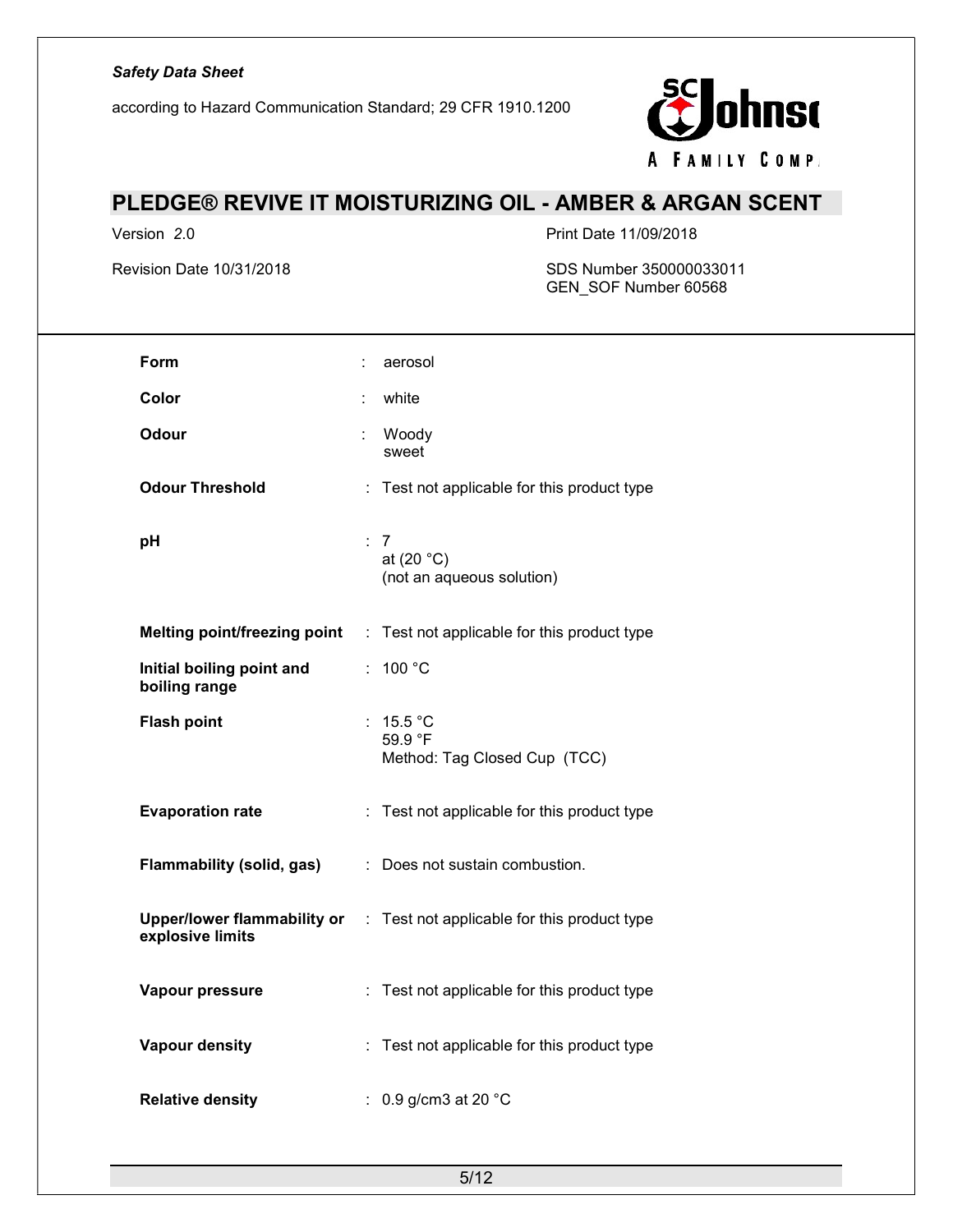according to Hazard Communication Standard; 29 CFR 1910.1200



# PLEDGE® REVIVE IT MOISTURIZING OIL - AMBER & ARGAN SCENT

Version 2.0 Print Date 11/09/2018

#### Revision Date 10/31/2018 SDS Number 350000033011 GEN\_SOF Number 60568

| Solubility(ies)                                                   | : immiscible                                                                                                          |
|-------------------------------------------------------------------|-----------------------------------------------------------------------------------------------------------------------|
| Partition coefficient: n-<br>octanol/water                        | : Test not applicable for this product type                                                                           |
| <b>Auto-ignition temperature</b>                                  | : The substance or mixture is not classified as self heating.                                                         |
|                                                                   | <b>Decomposition temperature</b> : Test not applicable for this product type                                          |
| Viscosity, dynamic                                                | : $1,000$ mPa.s<br>at 20 $^{\circ}$ C                                                                                 |
| <b>Viscosity, kinematic</b>                                       | : Test not applicable for this product type                                                                           |
| <b>Oxidizing properties</b>                                       | : Test not applicable for this product type                                                                           |
| <b>Volatile Organic</b><br><b>Compounds</b><br>Total VOC (wt. %)* | 8.1 % - additional exemptions may apply<br>*as defined by US Federal and State Consumer Product<br>Regulations        |
| <b>Other information</b>                                          | : None identified                                                                                                     |
| <b>10. STABILITY AND REACTIVITY</b>                               |                                                                                                                       |
| <b>Reactivity</b>                                                 | : No dangerous reaction known under conditions of normal use.                                                         |
| <b>Chemical stability</b>                                         | : Stable under recommended storage conditions.                                                                        |
| <b>Possibility of hazardous</b><br>reactions                      | : If accidental mixing occurs and toxic gas is formed, exit area<br>immediately. Do not return until well ventilated. |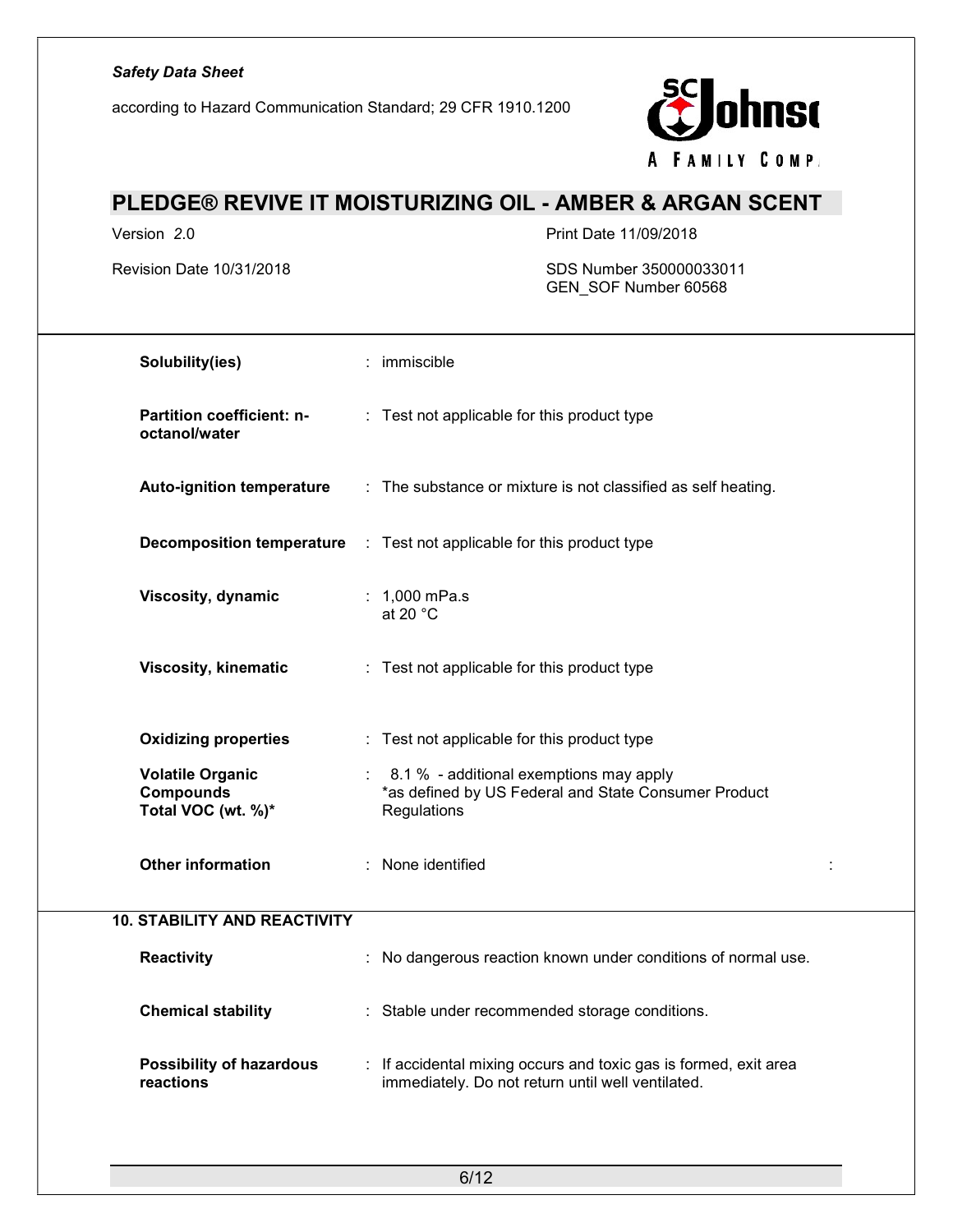# Safety Data Sheet ohnsc according to Hazard Communication Standard; 29 CFR 1910.1200 A FAMILY COMP. PLEDGE® REVIVE IT MOISTURIZING OIL - AMBER & ARGAN SCENT Version 2.0 Print Date 11/09/2018 Revision Date 10/31/2018 SDS Number 350000033011 GEN\_SOF Number 60568 **Conditions to avoid** : Direct sources of heat. **Incompatible materials** : Strong oxidizing agents Do not mix with bleach or any other household cleaners. Strong bases Hazardous decomposition : Thermal decomposition can lead to release of irritating gases products and vapours. 11. TOXICOLOGICAL INFORMATION Acute oral toxicity : LD50 > 5000 mg/kg Acute inhalation toxicity : LC50 > 10 mg/L Acute dermal toxicity : LD50 > 5000 mg/kg

| <b>GHS Properties</b>                | <b>Classification</b>      | <b>Routes of entry</b>     |
|--------------------------------------|----------------------------|----------------------------|
| Acute toxicity                       | No classification proposed | Oral                       |
| Acute toxicity                       | No classification proposed | Dermal                     |
| Acute toxicity                       | No classification proposed | Inhalation - Dust and Mist |
| Acute toxicity                       | No classification proposed | Inhalation - Vapour        |
| Acute toxicity                       | No classification proposed | Inhalation - Gas           |
| Skin corrosion/irritation            | No classification proposed |                            |
| Serious eye<br>damage/eye irritation | No classification proposed |                            |
| Skin sensitisation                   | No classification proposed |                            |
| Respiratory<br>sensitisation         | No classification proposed |                            |
| Germ cell mutagenicity               | No classification proposed |                            |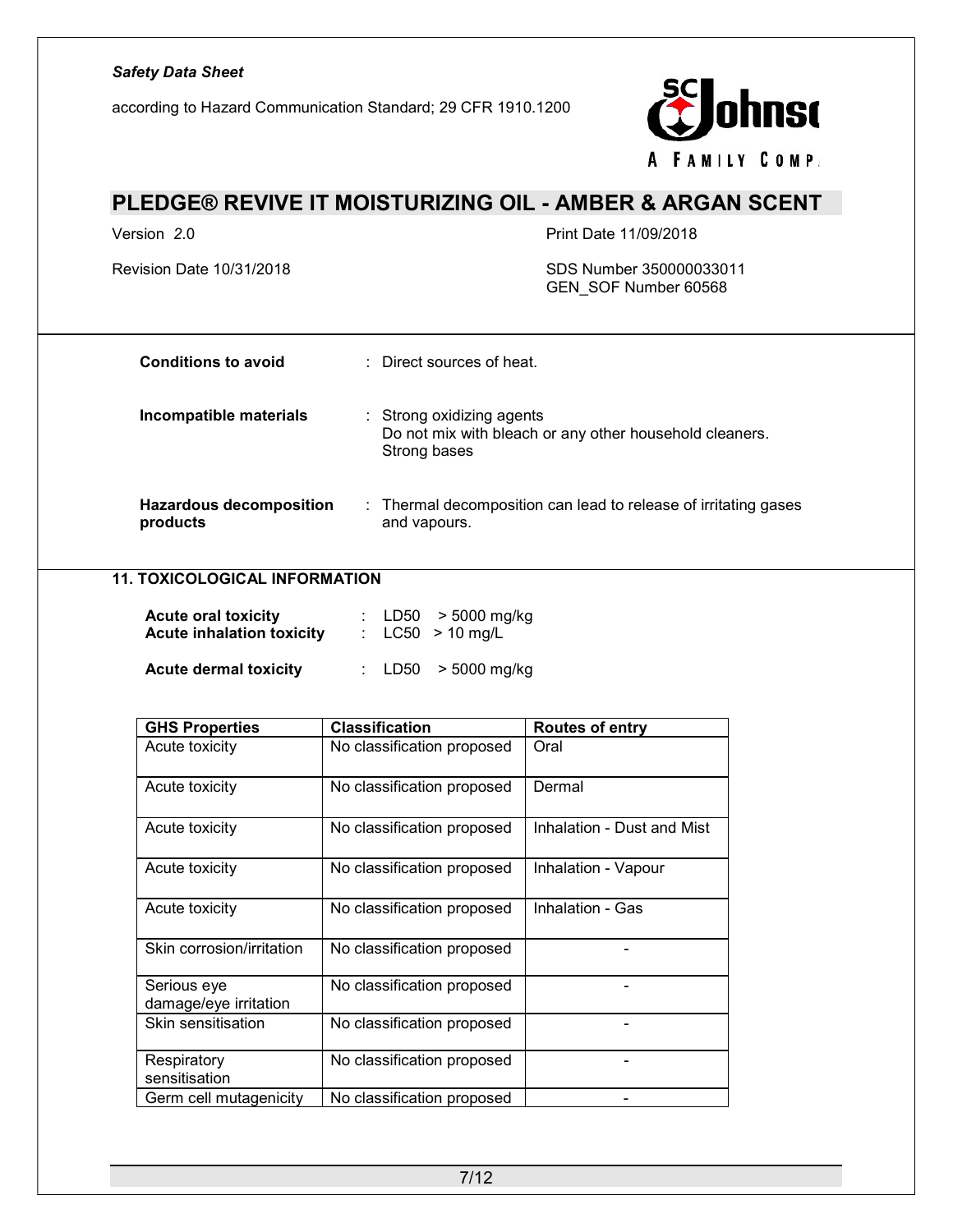according to Hazard Communication Standard; 29 CFR 1910.1200



# PLEDGE® REVIVE IT MOISTURIZING OIL - AMBER & ARGAN SCENT

Version 2.0 Print Date 11/09/2018

Revision Date 10/31/2018 SDS Number 350000033011 GEN\_SOF Number 60568

| Carcinogenicity                                          | No classification proposed |  |
|----------------------------------------------------------|----------------------------|--|
| Reproductive toxicity                                    | No classification proposed |  |
| Specific target organ<br>toxicity - single<br>exposure   | No classification proposed |  |
| Specific target organ<br>toxicity - repeated<br>exposure | No classification proposed |  |
| Aspiration hazard                                        | No classification proposed |  |

Aggravated Medical **Condition** 

: None known.

### 12. ECOLOGICAL INFORMATION

Product : The product itself has not been tested.

#### **Toxicity**

The ingredients in this formula have been reviewed and no adverse impact to the environment is expected when used according to label directions.

#### Toxicity to fish

| <b>Components</b>                  | <b>End point</b>     | <b>Species</b>                         | Value        | <b>Exposure</b><br>time |
|------------------------------------|----------------------|----------------------------------------|--------------|-------------------------|
| White Mineral Oil, (Petroleum)     | LC50                 | Oncorhynchus mykiss<br>(rainbow trout) | >100<br>mg/l | 96 h                    |
| Hydrocarbons, C7-C9,<br>isoalkanes | No data<br>available |                                        |              |                         |

#### Toxicity to aquatic invertebrates

| <b>Components</b>              | End point Species |                      | Value | <b>Exposure</b><br>time |
|--------------------------------|-------------------|----------------------|-------|-------------------------|
| White Mineral Oil, (Petroleum) | LC50              | Daphnia magna (Water | >100  | 48 h                    |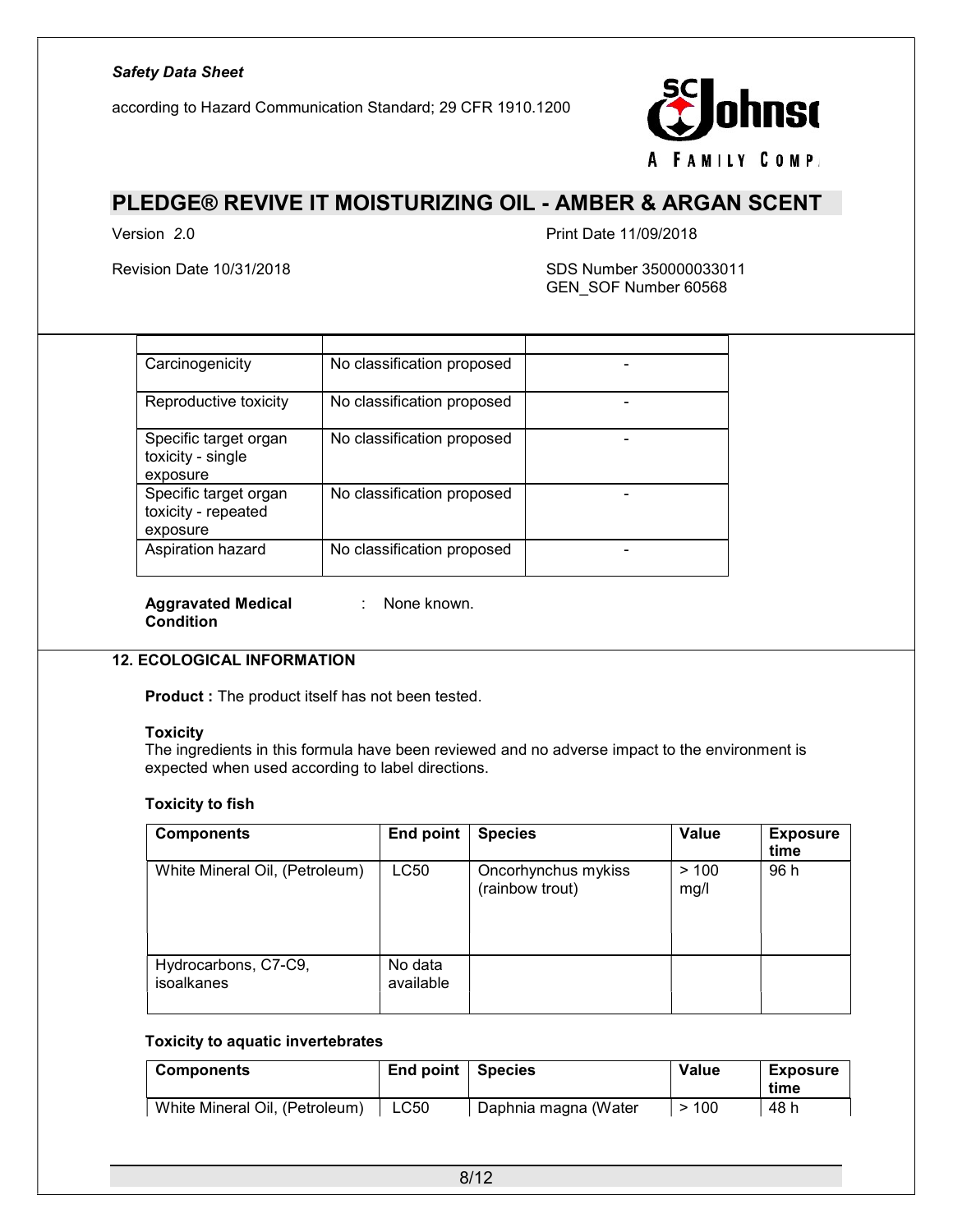according to Hazard Communication Standard; 29 CFR 1910.1200



# PLEDGE® REVIVE IT MOISTURIZING OIL - AMBER & ARGAN SCENT

Version 2.0 Print Date 11/09/2018

#### Revision Date 10/31/2018 SDS Number 350000033011 GEN\_SOF Number 60568

|                                    |             | flea)                         | mg/l     |      |  |
|------------------------------------|-------------|-------------------------------|----------|------|--|
|                                    |             |                               |          |      |  |
|                                    |             |                               |          |      |  |
| Hydrocarbons, C7-C9,<br>isoalkanes | <b>EC50</b> | Daphnia magna (Water<br>flea) | 2.4 mg/l | 48 h |  |
|                                    |             |                               |          |      |  |
|                                    |             |                               |          |      |  |

### Toxicity to aquatic plants

| <b>Components</b>                  | End point        | <b>Species</b>                     | Value            | <b>Exposure</b><br>time |
|------------------------------------|------------------|------------------------------------|------------------|-------------------------|
| White Mineral Oil, (Petroleum)     | <b>NOEC</b>      | Green algae                        | $>= 100$<br>mg/l | 72 h                    |
| Hydrocarbons, C7-C9,<br>isoalkanes | EC <sub>50</sub> | Pseudokirchneriella<br>subcapitata | $29$ mg/l        | 96 h                    |

#### Persistence and degradability

| Component                          | <b>Biodegradation</b> | <b>Exposure</b><br>time | Summary                       |
|------------------------------------|-----------------------|-------------------------|-------------------------------|
| White Mineral Oil, (Petroleum)     | 50%                   | 28d                     | Not readily<br>biodegradable. |
| Hydrocarbons, C7-C9,<br>isoalkanes | 22%                   | 28d                     | Not readily<br>biodegradable. |

#### Bioaccumulative potential

| Component                          | <b>Bioconcentration</b><br>factor (BCF) | <b>Partition Coefficient n-</b><br>Octanol/water (log) |
|------------------------------------|-----------------------------------------|--------------------------------------------------------|
| White Mineral Oil, (Petroleum)     | No data available                       | > ჩ                                                    |
| Hydrocarbons, C7-C9,<br>isoalkanes | No data available                       | No data available                                      |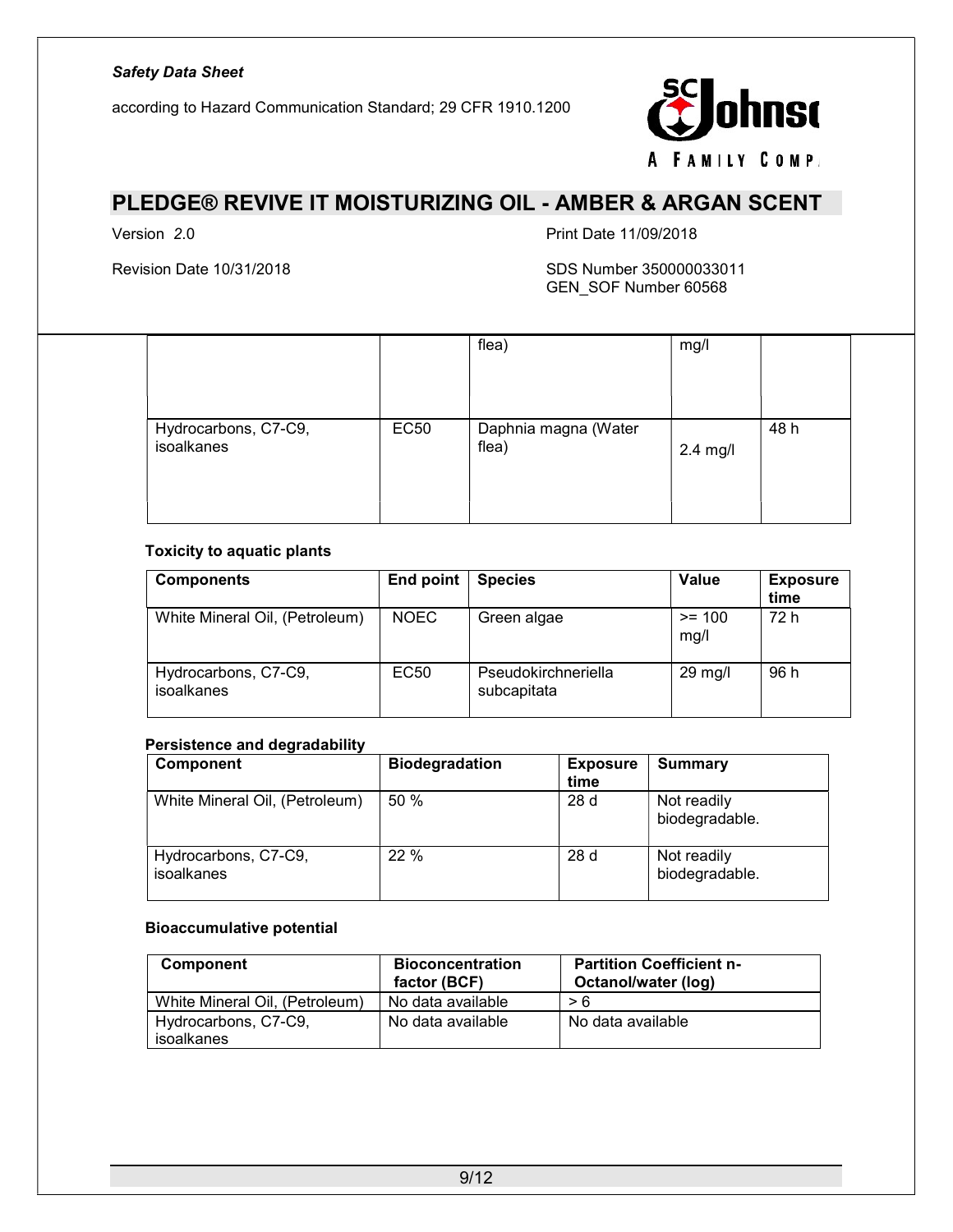according to Hazard Communication Standard; 29 CFR 1910.1200



# PLEDGE® REVIVE IT MOISTURIZING OIL - AMBER & ARGAN SCENT

Version 2.0 Print Date 11/09/2018

#### Revision Date 10/31/2018 SDS Number 350000033011 GEN\_SOF Number 60568

#### **Mobility**

| Component                          | End point         | Value            |
|------------------------------------|-------------------|------------------|
| White Mineral Oil, (Petroleum)     | No data available |                  |
| Hydrocarbons, C7-C9,<br>isoalkanes | log Koc           | $> 1.783 - 2.36$ |

#### PBT and vPvB assessment

| Component                          | <b>Results</b>                       |
|------------------------------------|--------------------------------------|
| White Mineral Oil, (Petroleum)     | Not fulfilling PBT and vPvB criteria |
| Hydrocarbons, C7-C9,<br>isoalkanes | Not fulfilling PBT and vPvB criteria |
| Other adverse effects              | None known.                          |

# 13. DISPOSAL CONSIDERATIONS

Consumer may discard empty container in trash, or recycle where facilities exist.

# 14. TRANSPORT INFORMATION

Please refer to the Bill of Lading/receiving documents for up-to-date shipping information.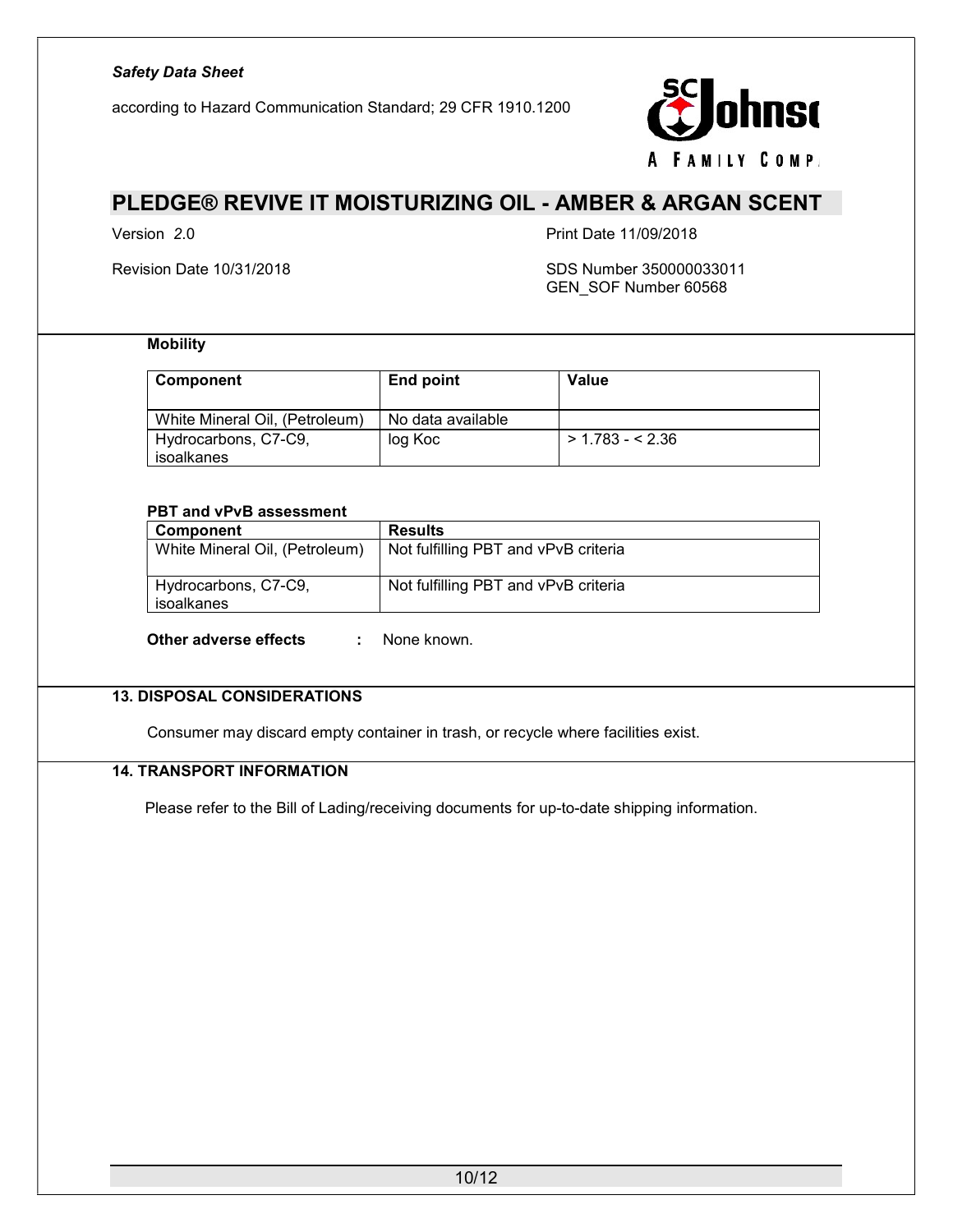according to Hazard Communication Standard; 29 CFR 1910.1200



# PLEDGE® REVIVE IT MOISTURIZING OIL - AMBER & ARGAN SCENT

Version 2.0 Print Date 11/09/2018

Revision Date 10/31/2018 SDS Number 350000033011 GEN\_SOF Number 60568

|                                                                                                       | <b>Land transport</b>                                                                                          | Sea transport                                                                                                     | Air transport                                                                                                  |
|-------------------------------------------------------------------------------------------------------|----------------------------------------------------------------------------------------------------------------|-------------------------------------------------------------------------------------------------------------------|----------------------------------------------------------------------------------------------------------------|
| <b>UN number</b>                                                                                      | 1950                                                                                                           | 1950                                                                                                              | 1950                                                                                                           |
| UN proper<br>shipping name                                                                            | Aerosols, Non-<br>Flammable                                                                                    | Aerosols, Non-<br>Flammable                                                                                       | Aerosols, Non-<br>Flammable                                                                                    |
| <b>Transport hazard</b><br>class(es)                                                                  | 2.2                                                                                                            | 2                                                                                                                 | 2.2                                                                                                            |
| Packing group                                                                                         |                                                                                                                |                                                                                                                   |                                                                                                                |
| Environmental<br>hazards                                                                              |                                                                                                                |                                                                                                                   |                                                                                                                |
| <b>Special</b><br>precautions for<br>user                                                             | Limited quantities<br>derogation may be<br>applicable to this<br>product, please check<br>transport documents. | Limited quantities<br>derogation may be<br>applicable to this<br>product, please<br>check transport<br>documents. | Limited quantities<br>derogation may be<br>applicable to this<br>product, please check<br>transport documents. |
| <b>Transport in</b><br>bulk according<br>to Annex II of<br><b>MARPOL 73/78</b><br>and the IBC<br>Code | Product not<br>transported as bulk.                                                                            | Product not<br>transported as bulk.                                                                               | Product not transported<br>as bulk.                                                                            |

# 15. REGULATORY INFORMATION

| <b>Notification status</b> | All ingredients of this product are listed or are excluded from<br>listing on the U.S. Toxic Substances Control Act (TSCA)<br>Chemical Substance Inventory. |
|----------------------------|-------------------------------------------------------------------------------------------------------------------------------------------------------------|
| <b>Notification status</b> | All ingredients of this product comply with the New Substances<br>Notification requirements under the Canadian Environmental<br>Protection Act (CEPA).      |
| California Prop. 65        | : This product is not subject to the reporting requirements under<br>California's Proposition 65.                                                           |